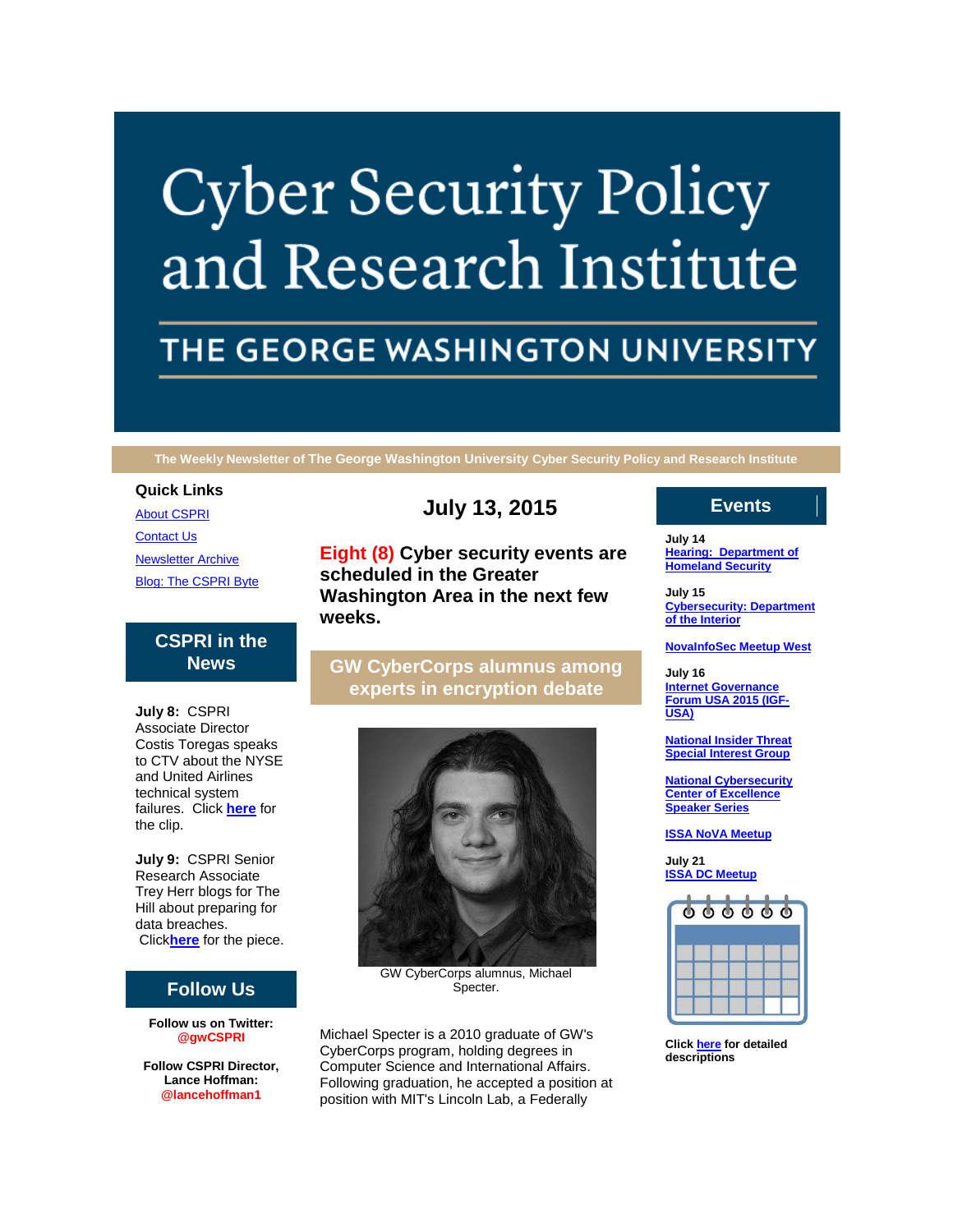**Follow CSPRI Associate Director, Costis Toregas: @DrCostisToregas**



Funded Research and Development Center (FFRDC) where he specialized in reverse engineering. He returned to GW in 2013, as a speaker to the (then) current CyberCorps students to give a talk on his work. How important is this work? **[See below](https://mail.google.com/mail/u/0/#14e88d8a6819a491_GoingDark)** to read about the report,Keys Under Doormats: Mandating Insecurity by Requiring Government Access to All Data and Communications. Or, click **[here](http://r20.rs6.net/tn.jsp?e=001W6xrwc0fNTBy0AW8cA07aM8fBEhVVjE1CjuSDdLtzA-4nf20XAUrDPuuCoq0h6jxd-4qrTTApzI1iGf7-kWN00ve5RprNwpCIg0ha-vCW7FuOBVP6pnCk-h3W4YszMKBbKJ1dfRvjdHedOtIHaUf3cKTZut2HpagwbtoMdEcuySAze6rLc2TECIfPvQtxOhEBhy8RPRkedThuagqerzIEA==)** to read the full report.

### **Legislative Lowdown**

-Lawmakers are debating whether to strip the Office of Personnel Management (OPM) of its control over security clearances after hackers made off with [nearly 20 million](http://r20.rs6.net/tn.jsp?e=001W6xrwc0fNTBy0AW8cA07aM8fBEhVVjE1CjuSDdLtzA-4nf20XAUrDPuuCoq0h6jxd-4qrTTApzKTpq1kJ5HBO8Nrnfceg_atlbFWAuSwrxijpxJmrtiZ4mWYwqc2MkVE1RNE1kSscnOXeXtPh5Q0hWjmvylCfFFTpVyQTTWECXQBS6BLJLXki8W9635Fqlok2E_wnEgXEec=) background check forms housed at the agency, according to The Hill. "Reps. Ted Lieu (D-Calif.) and Steve Russell (R-Okla.), who both likely had their security clearance details taken in the breach, are prepping a bill that would move the security clearance database away from the OPM, perhaps back to the Defense Department (DOD), where it was housed until 2004," [reports](http://r20.rs6.net/tn.jsp?e=001W6xrwc0fNTBy0AW8cA07aM8fBEhVVjE1CjuSDdLtzA-4nf20XAUrDPuuCoq0h6jxd-4qrTTApzKTpq1kJ5HBO8Nrnfceg_atlbFWAuSwrxijpxJmrtiZ4mWYwqc2MkVEtyZdlZflSdOspqOmUarg1Vxyp3tA2v2hoWpXRsZ-ouwYeGAcY1FVwcWMDKRNEp67ilW_hbKaSTw=) Cory Bennett.

## **Cyber Security Policy News**

#### **OPM breach update**

-The massive breach at the Office of Personnel Management just got more massive. At one of several congressional hearings on the breach last week, OPM leaders acknowledged that the breach jeopardized the personal information - including Social Security numbers and some fingerprints -- on more than 22 million people. This was a significantly higher number than the agency had disclosed previously. "The agency said hackers stole 'sensitive information,' including addresses, health and financial history, and other private details, from 19.7 million people who had been subjected to a government background check, as well as 1.8 million others, including their spouses and friends," [writes](http://r20.rs6.net/tn.jsp?e=001W6xrwc0fNTBy0AW8cA07aM8fBEhVVjE1CjuSDdLtzA-4nf20XAUrDPuuCoq0h6jxd-4qrTTApzLkKnsDxel50vjhlEvnzRDw4u12jxHZz-5eYFNXgSsHMhyBN7bs2nJyhA6Jn1iXken6VJYxF3gwN32TnlBIve9ilNH19FXPvCohpMcgEK8vrsre-DcNIXnS_qdRrnPKa3VPWn_WCgxplUOaB33keDnOCeMckB05BB9txEuXZPyt22DG4LPCV68skKb8Ye1fVJhZa03SNAwTuipqeL1cTiQY7Md4Xt0WttY=) Julie Hirschfeld Davis for The New York Times. "The theft was separate from, but related to, a breach revealed last month that compromised the personnel data of 4.2 million federal employees."

**OPM Director Katherine Archuleta resigns** The disclosure was the final straw for OPM Director Katherine Archuleta, who announced she was resigning shortly after news of the expanded breach hit the press. The Obama administration praised Archuleta for work that uncovered the breach. "White House Press Secretary Josh Earnest credited Archuleta for beginning a process of upgrading cybersecurity at OPM," GovInfoSecurity [reports.](http://r20.rs6.net/tn.jsp?e=001W6xrwc0fNTBy0AW8cA07aM8fBEhVVjE1CjuSDdLtzA-4nf20XAUrDPuuCoq0h6jxd-4qrTTApzJ07AHdmpHr9PiYi2vFcQ7dGJ3u9Y985yhbQsku4oyvrGPjENy4vJeTV2TfY5J-LuWxPiWMDczobmf6phtPPj4VKfsI5aa2AFM=) "It's precisely because of some of the reforms that she initiated, that this particular cyber-breach was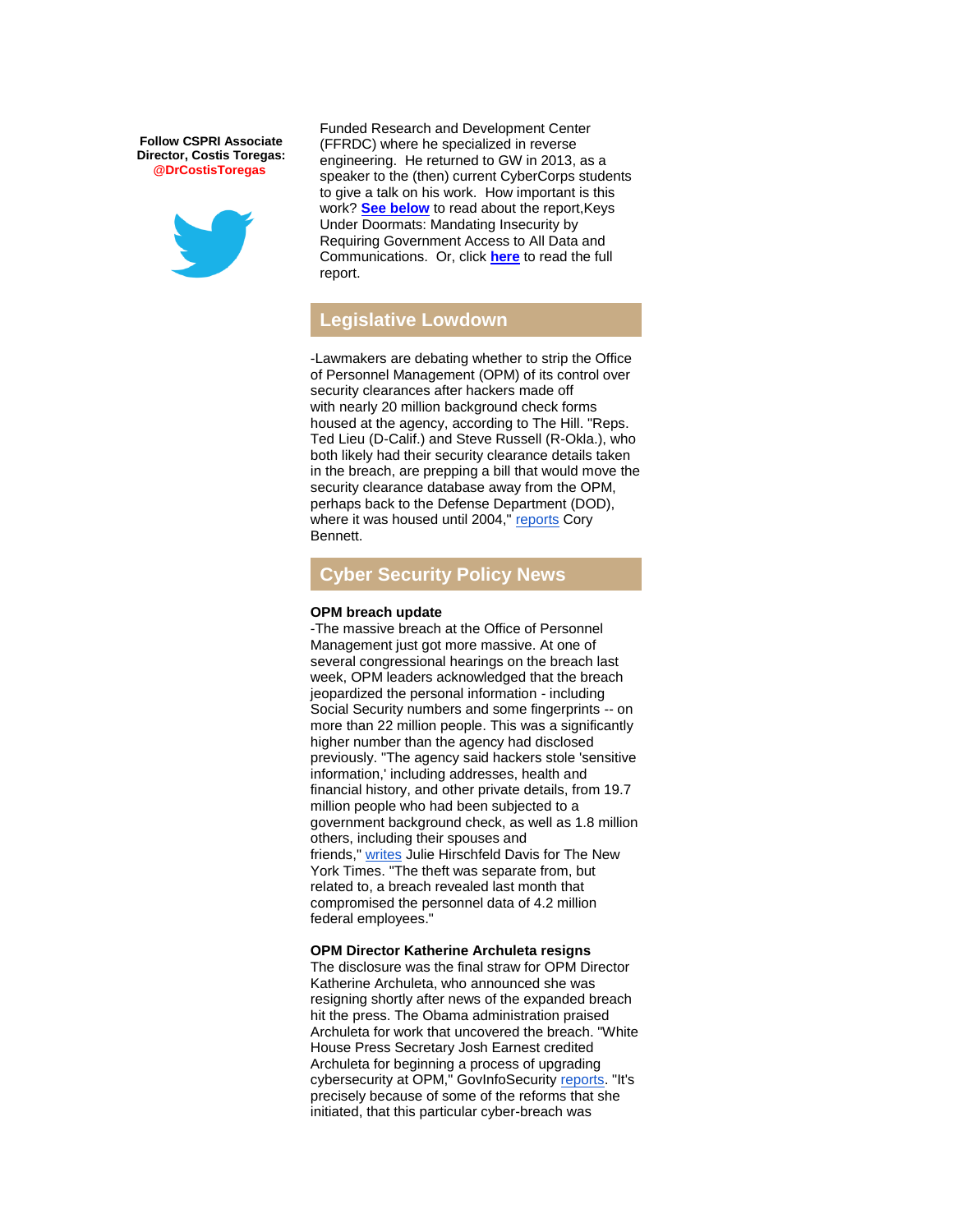detected in the first place,' Earnest said. 'But given the urgent and significant challenges that are facing OPM right now, a new manager with a specialized set of skills and experiences is needed.'"

Meanwhile, OPM still hasn't decided how it is going to provide identity theft protection services to the 22 million-plus people affected by the breach. The agency selected a company called CSID to offer 18 months of credit monitoring services for the 4.2 million individuals originally thought to have been the totality of those impacted in the break-in. That contract cost more than \$20 million, according to National Journal. "The overlap between the individuals affected by the two data breaches is very large: 3.6 million of the 4.2 million people affected by the smaller hack were also affected by the larger one," [writes](http://r20.rs6.net/tn.jsp?e=001W6xrwc0fNTBy0AW8cA07aM8fBEhVVjE1CjuSDdLtzA-4nf20XAUrDPuuCoq0h6jxd-4qrTTApzIDwqkrdDHUeo63539p3lGpdQXcov3JevJ9cLACmsXXw7lWJs9p_n0t5PbSJkbHOhaDPtTqI3jsq4VhGMYmvyTG3v4SL3kBg6IFFEOOAOuxGbBN_2PTF61S9FZA5TRqxw83_HAORrtoWx_AZmeuUkLyRXH-TxaZ56VjjL5hChxxTQ==) Kaveh Waddell. "Given that CSID charged upwards of \$20 million to provide notifications and 18 months of services to 4.2 million people, the price tag for notifying 21.5 million people and serving them for at least three years could potentially be much, much higher."

#### **TerraCom and YourTel America**

Poor grades for its own security haven't stopped the federal government from fining private sector companies for theirs. Two sister mobile and telecom service providers will pay a combined \$3.5 million after the U.S. Federal Communications Commission found that they were storing customers' personal data on unprotected servers accessible over the Internet," according to Grant Gross of [Computerworld.](http://r20.rs6.net/tn.jsp?e=001W6xrwc0fNTBy0AW8cA07aM8fBEhVVjE1CjuSDdLtzA-4nf20XAUrDPuuCoq0h6jxd-4qrTTApzJ_k4Rgn3FeWuut-QgI2m4-zaIe5J1UwZJnoA4HCK-FcKYtik2g75PA85EjQO58O9NFhtmnw7pQCS2DCJlLtN6Y14_9QZnkMLp1D9XlKxAQASMBZX7ptrCN7fgxSzQ5dEGc2weaJjqct33tIBUM5e0OCzFEMW9MmGEvXENmJxM3NQ==) "TerraCom and YourTel America failed to adequately protect the personal information of more than 300,000 customers," Gross reports. ["The settlement](http://r20.rs6.net/tn.jsp?e=001W6xrwc0fNTBy0AW8cA07aM8fBEhVVjE1CjuSDdLtzA-4nf20XAUrDPuuCoq0h6jxzE8E7sYTgQe861VyO1eU4EAf8T1nVG4HJIZaHc3gsDMnsS4CoMEfNnNnIVAITLUKPBcw2uVYU2Y7t0qtxzysqFiGaGJmg3hU) stems from a 2013 incident when an investigative reporter found customer records from the companies' low-income Lifeline programs online, the agency said in an October 2014 [proposal to fine](http://r20.rs6.net/tn.jsp?e=001W6xrwc0fNTBy0AW8cA07aM8fBEhVVjE1CjuSDdLtzA-4nf20XAUrDPuuCoq0h6jxzE8E7sYTgQcKuKgiNZ4dLCrRe1Gz1o4pLzaArjJ9Ov_QuGU8ruVKieBH8uQxk7Ckd39HkxKPUdgUEfc6qog4IHJqvku6-z3LppVmw7UDMesS5nTyAcL1mf_z9ei4yp-kGQMQEMmfBK4=)  [the companies.](http://r20.rs6.net/tn.jsp?e=001W6xrwc0fNTBy0AW8cA07aM8fBEhVVjE1CjuSDdLtzA-4nf20XAUrDPuuCoq0h6jxzE8E7sYTgQcKuKgiNZ4dLCrRe1Gz1o4pLzaArjJ9Ov_QuGU8ruVKieBH8uQxk7Ckd39HkxKPUdgUEfc6qog4IHJqvku6-z3LppVmw7UDMesS5nTyAcL1mf_z9ei4yp-kGQMQEMmfBK4=)"

#### **Experts respond to the threat of "Going Dark"**

Last week's hearing on the threat of "Going Dark" - or a future in which thieves, cyberspies and terrorists are all using uncrackable encryption that thwarts law enforcement ability to track them - generated a healthy debate on the merits of purposefully building backdoors into technology for investigators. FBI Director James Comey went to Capitol Hill last week to argue for a requirement that technology makers like Apple and Google weaken the encryption on their devices to allow investigators to access customer devices when authorized by a court. In response, more than a dozen experts in computer security published a report called "Keys Under [Doormats: Mandating Insecurity By Requiring](http://r20.rs6.net/tn.jsp?e=001W6xrwc0fNTBy0AW8cA07aM8fBEhVVjE1CjuSDdLtzA-4nf20XAUrDPuuCoq0h6jxd-4qrTTApzI1iGf7-kWN00ve5RprNwpCIg0ha-vCW7FuOBVP6pnCk-h3W4YszMKBbKJ1dfRvjdHedOtIHaUf3cKTZut2HpagwbtoMdEcuySAze6rLc2TECIfPvQtxOhEBhy8RPRkedT-NduBjE3hBg==)  [Government Access to All Data and](http://r20.rs6.net/tn.jsp?e=001W6xrwc0fNTBy0AW8cA07aM8fBEhVVjE1CjuSDdLtzA-4nf20XAUrDPuuCoq0h6jxd-4qrTTApzI1iGf7-kWN00ve5RprNwpCIg0ha-vCW7FuOBVP6pnCk-h3W4YszMKBbKJ1dfRvjdHedOtIHaUf3cKTZut2HpagwbtoMdEcuySAze6rLc2TECIfPvQtxOhEBhy8RPRkedT-NduBjE3hBg==)  [Communications,](http://r20.rs6.net/tn.jsp?e=001W6xrwc0fNTBy0AW8cA07aM8fBEhVVjE1CjuSDdLtzA-4nf20XAUrDPuuCoq0h6jxd-4qrTTApzI1iGf7-kWN00ve5RprNwpCIg0ha-vCW7FuOBVP6pnCk-h3W4YszMKBbKJ1dfRvjdHedOtIHaUf3cKTZut2HpagwbtoMdEcuySAze6rLc2TECIfPvQtxOhEBhy8RPRkedT-NduBjE3hBg==)" which seeks to explain how doing so would weaken security for everyone.

Not that the government really needs this kind of